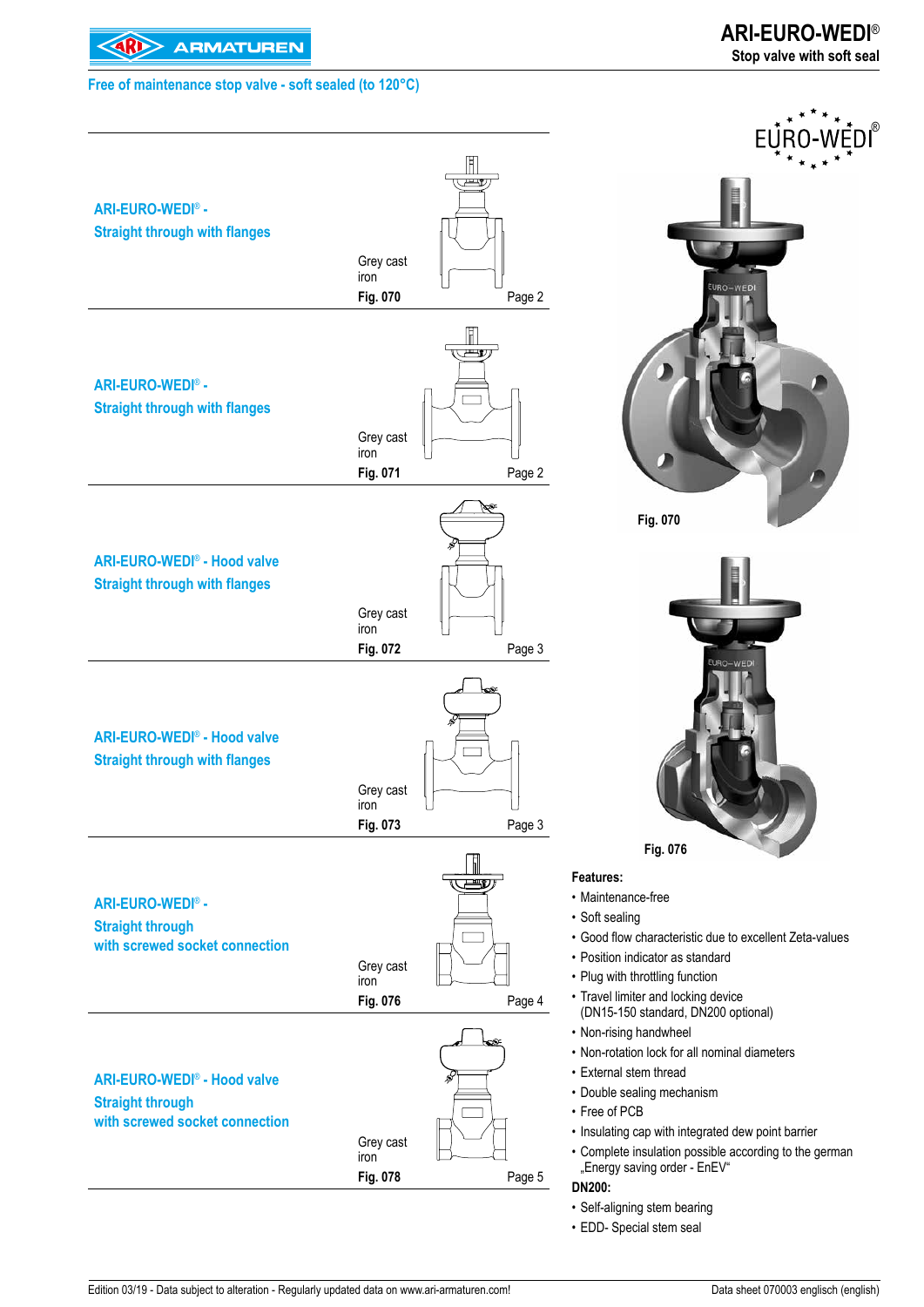# **ARI-EURO-WEDI**® **070/071**

### **Stop valve - straight through with flanges and soft seal - Face-to-face length FTF-14 and FTF-1 (Grey cast iron)**



| <b>Figure</b> | <b>Nominal</b><br>pressure | <b>Material</b> | <b>Nominal</b><br>diameter | Face-to-face<br>dimension |
|---------------|----------------------------|-----------------|----------------------------|---------------------------|
| 10.070        | PN <sub>6</sub>            | EN-JL1040       | DN15-200                   | <b>FTF-14</b>             |
| 12 070        | <b>PN 16</b>               | EN-JL1040       | DN15-200                   | <b>FTF-14</b>             |
| 10.071        | PN <sub>6</sub>            | EN-JL1040       | DN15-200                   | FTF-1                     |
| 12 071        | <b>PN 16</b>               | EN-JL1040       | DN15-200                   | FTF-1                     |

#### **EPDM-plug; unsuitable for media containing mineral oil !**

**Operating temperature: -10°C to +120°C (for a short time up to +130°C)**  (for max. permissible ΔP in throttling function, refer to annex: Flow diagram)



| <b>Parts</b>                                 |                         |                                                                                       |                     |     |      |         |                                                                                                             |                |                |      |      |      |      |                                            |      |
|----------------------------------------------|-------------------------|---------------------------------------------------------------------------------------|---------------------|-----|------|---------|-------------------------------------------------------------------------------------------------------------|----------------|----------------|------|------|------|------|--------------------------------------------|------|
| Pos.                                         | Sp.p.                   | <b>Description</b>                                                                    |                     |     |      |         | Fig. 10.070 / 12.070 / 10.071 / 12.071                                                                      |                |                |      |      |      |      |                                            |      |
| 1                                            |                         | Body                                                                                  |                     |     |      |         | EN-JL1040, EN-GJL-250                                                                                       |                |                |      |      |      |      |                                            |      |
| $\sqrt{2}$                                   |                         | Bonnet                                                                                |                     |     |      |         | EN-JL1040, EN-GJL-250                                                                                       |                |                |      |      |      |      |                                            |      |
| 3                                            | X                       | Plug                                                                                  |                     |     |      |         | EN-JL1040, EN-GJL-250 / EPDM                                                                                |                |                |      |      |      |      |                                            |      |
| 4                                            |                         | Sealing ring                                                                          |                     |     |      |         | EPDM 70                                                                                                     |                |                |      |      |      |      |                                            |      |
| 5                                            |                         | Stem                                                                                  |                     |     |      |         | X20Cr13+QT, 1.4021+QT                                                                                       |                |                |      |      |      |      |                                            |      |
| 6                                            |                         | Handwheel                                                                             |                     |     |      |         | DN15-100: PA 6; DN125-150: DC01, 1.0330 (epoxy-coating);<br>DN200: EN-GJS-400-15, EN-JS1030 (epoxy-coating) |                |                |      |      |      |      |                                            |      |
| $\overline{7}$                               |                         | Insulating cap                                                                        |                     |     |      |         | PA 6.6 (eroded acc. to VDI 3400/39)                                                                         |                |                |      |      |      |      |                                            |      |
| 10                                           | X                       | O-ring                                                                                |                     |     |      | EPDM 70 |                                                                                                             |                |                |      |      |      |      |                                            |      |
|                                              | L Spare parts           |                                                                                       |                     |     |      |         |                                                                                                             |                |                |      |      |      |      |                                            |      |
| <b>DN</b><br>15<br>20                        |                         |                                                                                       |                     | 25  | 32   | 40      | 50                                                                                                          | 65             | 80             | 100  | 125  | 150  | 200  |                                            |      |
|                                              |                         | Face-to-face dimension FTF series 14 acc. to DIN EN 558                               |                     |     |      |         |                                                                                                             |                |                |      |      |      |      | Standard-flange dimensions refer to page 6 |      |
|                                              | L / FTF-14 (10./12.070) |                                                                                       | (mm)                | 115 | 120  | 125     | 130                                                                                                         | 140            | 150            | 170  | 180  | 190  | 200  | 210                                        | 230  |
| 130<br>150<br>L / FTF-1 (10./12.071)<br>(mm) |                         |                                                                                       |                     |     | 160  | 180     | 200                                                                                                         | 230            | 290            | 310  | 350  | 400  | 480  | 600                                        |      |
| <b>Dimensions</b>                            |                         |                                                                                       |                     |     |      |         |                                                                                                             |                |                |      |      |      |      |                                            |      |
| H1                                           |                         |                                                                                       |                     | 190 | 190  | 190     | 190                                                                                                         | 230            | 230            | 260  | 310  | 320  | 390  | 470                                        | 630  |
| ØA                                           |                         |                                                                                       | (mm)                | 42  | 42   | 42      | 42                                                                                                          | 60             | 60             | 60   | 87   | 87   | 87   | 87                                         | 87   |
|                                              |                         | ØC1 (10.070: FTF-14 / PN 6)                                                           | (mm)<br>(mm)        | 80  | 80   | 80      | 80                                                                                                          | 125            | 125            | 125  | 140  | 140  | 180  | 210                                        | 210  |
|                                              |                         | ØC1 (12.070: FTF-14 / PN 16)                                                          | (mm)                | 80  | 80   | 80      | 80                                                                                                          | 125            | 125            | 125  | 140  | 140  | 180  | 210                                        | 400  |
|                                              |                         | ØC1 (10.071: FTF-1 / PN 6)                                                            | (mm)                | 80  | 80   | 80      | 80                                                                                                          | 125            | 125            | 125  | 140  | 140  | 180  | 210                                        | 210  |
|                                              |                         | ØC1 (12.071: FTF-1 / PN 16)                                                           | (mm)                | 80  | 80   | 80      | 80                                                                                                          | 125            | 125            | 125  | 140  | 140  | 180  | 210                                        | 400  |
| Travel                                       |                         |                                                                                       | (mm)                | 20  | 23   | 23      | 23                                                                                                          | 28             | 35             | 40   | 58   | 58   | 70   | 90                                         | 125  |
|                                              |                         | Kvs-value (10./12.070: FTF-14)                                                        | (m <sup>3</sup> /h) | 9,1 | 17,4 | 31,8    | 32,7                                                                                                        | 81             | 84             | 155  | 231  | 312  | 583  | 743                                        | 1518 |
|                                              |                         | Kvs-value (10./12.071: FTF-1)                                                         | (m <sup>3</sup> /h) | 8,4 | 18,6 | 32      | 29,4                                                                                                        | 78             | 83             | 151  | 216  | 308  | 532  | 878                                        | 1533 |
|                                              |                         | Zeta-value (10./12.070: FTF-14)                                                       | $\overline{a}$      | 1.0 | 0,8  | 0,6     | 1,6                                                                                                         | 0,6            | 1,4            | 1,2  | 1,2  | 1,6  | 1,2  | 1,5                                        | 1,1  |
|                                              |                         | Zeta-value (10./12.071: FTF-1)                                                        | $\overline{a}$      | 1,2 | 0.8  | 0.6     | 1,6                                                                                                         | 0.7            | 1,5            | 1,3  | 1,4  | 1,7  | 1,4  | 1,0                                        | 1,1  |
|                                              |                         | Zeta-value  range of tolerance for Kvs-values acc. to VDI/VDE 2173                    |                     |     |      |         |                                                                                                             |                |                |      |      |      |      |                                            |      |
|                                              |                         | Handwheel-diameter $\geq$ DN 80 at $\Delta p \geq 10$ bar, look at ARI-TL 0060000065. |                     |     |      |         |                                                                                                             |                |                |      |      |      |      |                                            |      |
| Weights                                      |                         |                                                                                       |                     |     |      |         |                                                                                                             |                |                |      |      |      |      |                                            |      |
| 10.070                                       |                         | (kg)<br>2,5<br>3,3                                                                    |                     |     |      | 3,6     | 4,3                                                                                                         | 6,6            | $\overline{7}$ | 10,2 | 14.9 | 21   | 29   | 33.2                                       | 65   |
| 12.070                                       | 3,8<br>3,4<br>(kg)      |                                                                                       |                     |     | 4,3  | 5,4     | 7,6                                                                                                         | 9,1            | 12,8           | 16,5 | 24,5 | 28,6 | 38,3 | 74                                         |      |
| 10.071                                       |                         |                                                                                       | (kg)                | 3   | 3,4  | 4,6     | 4,7                                                                                                         | $\overline{7}$ | 8,3            | 12,1 | 16   | 25   | 31   | 43                                         | 95   |
| 12.071                                       |                         |                                                                                       | (kq)                | 3,5 | 3.9  | 4.5     | 5,6                                                                                                         | 8              | 9.8            | 13   | 18,3 | 28.6 | 34.8 | 48.8                                       | 105  |

**DN200:** 

**EDD- Special stem seal**

Information / restriction of technical rules need to be observed!

Operating and installation instructions can be downloaded at www.ari-armaturen.com.

ARI-Valves of EN-JL1040 are not allowed to be operated in systems acc. to TRD 110.

The engineer, designing a system or a plant, is responsible for the selection of the correct valve.

Resistance and fitness must be verified (contact manufacturer for information, refer to Product overview and Resistance list).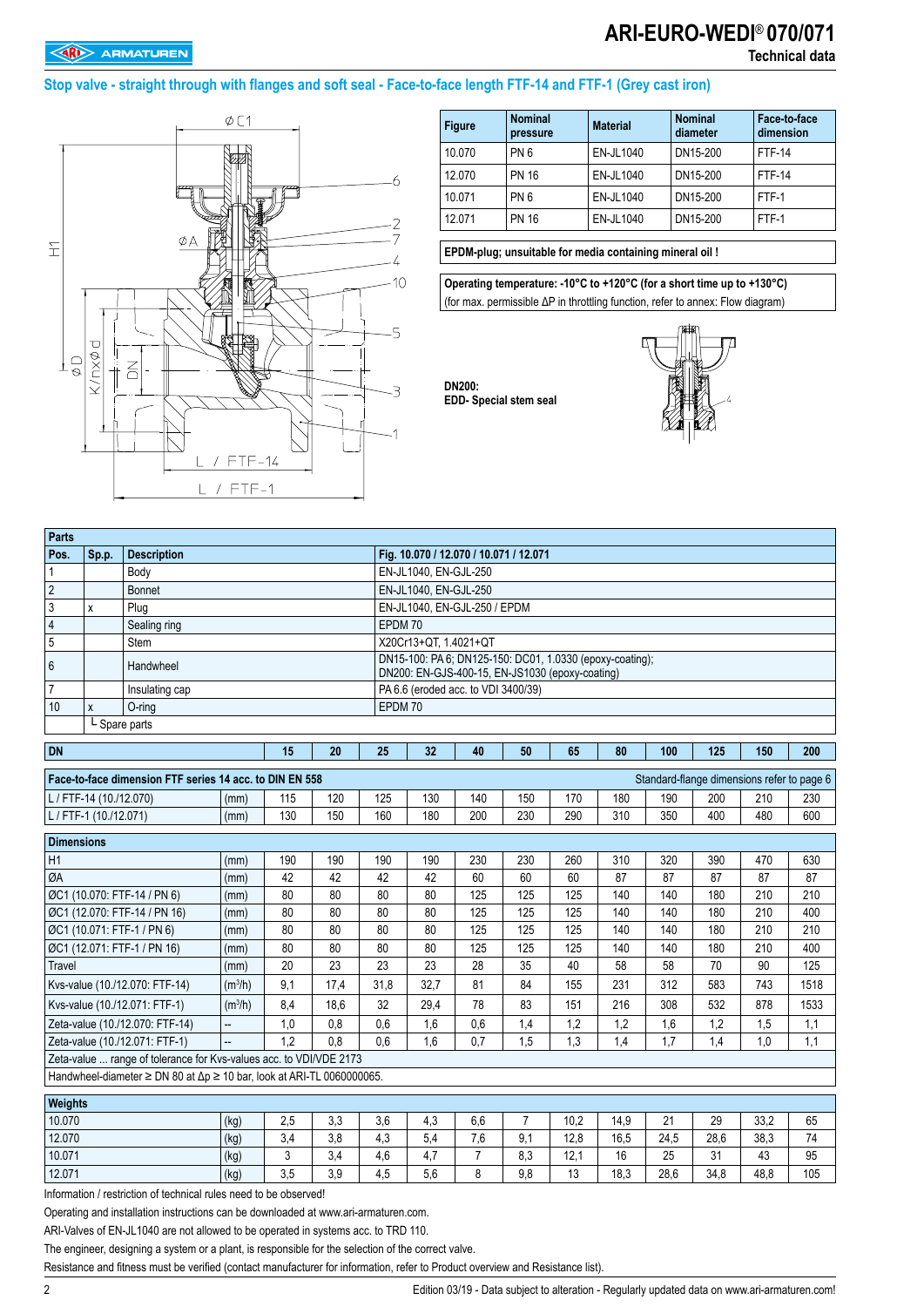## **ARI-EURO-WEDI**® **072 / 073 Technical data**

**Stop valve - straight through with flanges and soft seal - as hood valve - Face-to-face length FTF-14 and FTF-1 (Grey cast iron)**



| <b>Figure</b> | <b>Nominal</b><br>pressure | <b>Material</b> | <b>Nominal</b><br>diameter | Face-to-face<br>dimension |
|---------------|----------------------------|-----------------|----------------------------|---------------------------|
| 10.072        | PN <sub>6</sub>            | EN-JL1040       | DN15-200                   | <b>FTF-14</b>             |
| 12.072        | <b>PN 16</b>               | EN-JL1040       | DN15-200                   | <b>FTF-14</b>             |
| 10.073        | PN <sub>6</sub>            | EN-JL1040       | DN15-200                   | FTF-1                     |
| 12.073        | <b>PN 16</b>               | EN-JL1040       | DN15-200                   | FTF-1                     |

**EURO-WEDI-hood valve for protection of unauthorized closure according to DIN EN 12828.**

**Handwheel-ø from DN125 reduced.**

**EPDM-plug; unsuitable for media containing mineral oil !** 

**Operating temperature: -10°C to +120°C (for a short time up to +130°C)**  (for max. permissible ΔP in throttling function, refer to annex: Flow diagram)



| Parts           |           |                    |                                                                                                             |
|-----------------|-----------|--------------------|-------------------------------------------------------------------------------------------------------------|
| Pos.            | $ $ Sp.p. | <b>Description</b> | Fig. 10.072 / 12.072 / 10.073 / 12.073                                                                      |
|                 |           | Body               | EN-JL1040, EN-GJL-250                                                                                       |
| $\overline{2}$  |           | Bonnet             | EN-JL1040, EN-GJL-250                                                                                       |
|                 | ᄉ         | Plug               | EN-JL1040, EN-GJL-250 / EPDM                                                                                |
| $\overline{4}$  |           | Sealing ring       | EPDM 70                                                                                                     |
| 5               |           | Stem               | X20Cr13+QT 1.4021+QT                                                                                        |
| $6\phantom{1}6$ |           | Handwheel          | DN15-100: PA 6; DN125-150: DC01, 1.0330 (epoxy-coating);<br>DN200: EN-GJS-400-15, EN-JS1030 (epoxy-coating) |
|                 |           | Insulating cap     | PA 6.6 (eroded acc. to VDI 3400/39)                                                                         |
| 9               |           | Guard cap          | PP                                                                                                          |
| 10              |           | $O$ -ring          | EPDM 70                                                                                                     |
|                 |           | L Spare parts      |                                                                                                             |

**DN200:** 

**EDD- Special stem seal**

| <b>DN</b>                                                          |                                                                                                       | 15  | 20   | 25   | 32   | 40  | 50  | 65   | 80   | 100  | 125  | 150  | 200  |  |
|--------------------------------------------------------------------|-------------------------------------------------------------------------------------------------------|-----|------|------|------|-----|-----|------|------|------|------|------|------|--|
|                                                                    | Standard-flange dimensions refer to page 6<br>Face-to-face dimension FTF series 14 acc. to DIN EN 558 |     |      |      |      |     |     |      |      |      |      |      |      |  |
|                                                                    |                                                                                                       |     |      |      |      |     |     |      |      |      |      |      |      |  |
| L/FTF-14 (10./12.072)                                              | (mm)                                                                                                  | 115 | 120  | 125  | 130  | 140 | 150 | 170  | 180  | 190  | 200  | 210  | 230  |  |
| L/FTF-1 (10./12.073)                                               | (mm)                                                                                                  | 130 | 150  | 160  | 180  | 200 | 230 | 290  | 310  | 350  | 400  | 480  | 600  |  |
| <b>Dimensions</b>                                                  |                                                                                                       |     |      |      |      |     |     |      |      |      |      |      |      |  |
| H <sub>2</sub>                                                     | (mm)                                                                                                  | 200 | 200  | 200  | 200  | 240 | 240 | 270  | 320  | 330  | 400  | 480  | 630  |  |
| ØA                                                                 | (mm)                                                                                                  | 42  | 42   | 42   | 42   | 60  | 60  | 60   | 87   | 87   | 87   | 87   | 87   |  |
| ØC1                                                                | (mm)                                                                                                  | 80  | 80   | 80   | 80   | 125 | 125 | 125  | 140  | 140  | 180  | 210  | 180  |  |
| ØC <sub>2</sub>                                                    | (mm)                                                                                                  | 91  | 91   | 91   | 91   | 135 | 135 | 135  | 154  | 154  | 224  | 224  | 190  |  |
| <b>Travel</b>                                                      | (mm)                                                                                                  | 20  | 23   | 23   | 23   | 28  | 35  | 40   | 58   | 58   | 70   | 90   | 125  |  |
| Kvs-value (10./12.072: FTF-14)                                     | (m <sup>3</sup> /h)                                                                                   | 9.1 | 17,4 | 31,8 | 32,7 | 81  | 84  | 155  | 231  | 312  | 583  | 743  | 1518 |  |
| Kvs-value (10./12.073: FTF-1)                                      | (m <sup>3</sup> /h)                                                                                   | 8.4 | 18,6 | 32   | 29,4 | 78  | 83  | 151  | 216  | 308  | 532  | 878  | 1533 |  |
| Zeta-value (10./12.072: FTF-14)                                    | −−                                                                                                    | 1.0 | 0.8  | 0,6  | 1,6  | 0.6 | 1.4 | 1,2  | 1,2  | 1.6  | 1.2  | 1,5  | 1,1  |  |
| Zeta-value (10./12.073: FTF-1)                                     | −−                                                                                                    | 1.2 | 0.8  | 0.6  | 1.6  | 0.7 | 1,5 | 1,3  | 1,4  | 1.7  | 1,4  | 1,0  | 1,1  |  |
| Zeta-value  range of tolerance for Kys-values acc. to VDI/VDE 2173 |                                                                                                       |     |      |      |      |     |     |      |      |      |      |      |      |  |
| Weights                                                            |                                                                                                       |     |      |      |      |     |     |      |      |      |      |      |      |  |
| 10.072                                                             | (kg)                                                                                                  | 2,5 | 3,3  | 3,6  | 4,3  | 6,6 | 7   | 10.2 | 14,9 | 21   | 29   | 33,2 | 65   |  |
| 12.072                                                             | (kg)                                                                                                  | 3,4 | 3,8  | 4,3  | 5,4  | 7,6 | 9,1 | 12,8 | 16,5 | 24,5 | 28,6 | 38,3 | 74   |  |

10.073 (kg) 3 3,4 4,6 4,7 7 8,3 12,1 16 25 31 43 95 12.073 (kg) 3,5 3,9 4,5 5,6 8 9,8 13 18,3 28,6 34,8 48,8 105

Information / restriction of technical rules need to be observed!

Operating and installation instructions can be downloaded at www.ari-armaturen.com.

ARI-Valves of EN-JL1040 are not allowed to be operated in systems acc. to TRD 110.

The engineer, designing a system or a plant, is responsible for the selection of the correct valve.

Resistance and fitness must be verified (contact manufacturer for information, refer to Product overview and Resistance list).

Edition 03/19 - Data subject to alteration - Regularly updated data on www.ari-armaturen.com! 3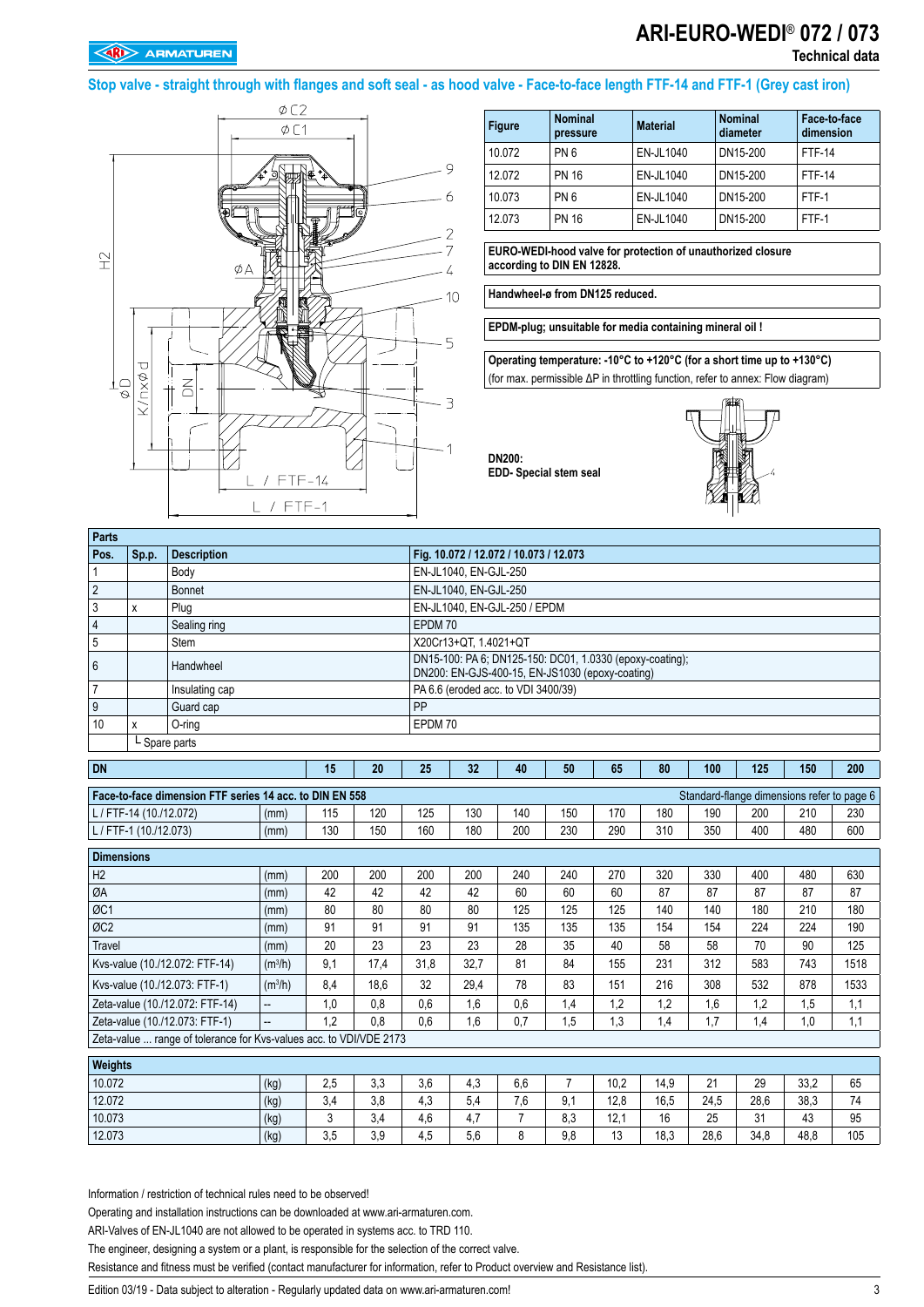# **ARI-EURO-WEDI**® **076**

**Technical data**

### **Stop valve - straight through with screwed socket connection and soft seal - Face-to-face length FTF-14 (Grey cast iron)**



| <b>Figure</b> | <b>Nominal</b><br>pressure | <b>Material</b> | <b>Nominal</b><br>diameter | Face to face<br>dimension |
|---------------|----------------------------|-----------------|----------------------------|---------------------------|
| 12.076        | <b>PN16</b>                | EN-JL1040       | DN15-50<br>G 1/2" - 2"     | FTF-14                    |

**EPDM-plug; unsuitable for media containing mineral oil !** 

**Operating temperature: -10°C to +120°C (for a short time up to +130°C)**  (for max. permissible ΔP in throttling function, refer to annex: Flow diagram)

| <b>Parts</b>                                                       |                                         |                                                         |        |           |                                     |                              |           |                                            |                |  |  |  |
|--------------------------------------------------------------------|-----------------------------------------|---------------------------------------------------------|--------|-----------|-------------------------------------|------------------------------|-----------|--------------------------------------------|----------------|--|--|--|
| Pos.                                                               |                                         | <b>Description</b>                                      |        |           | Fig. 12.076                         |                              |           |                                            |                |  |  |  |
| 1                                                                  | Sp.p.                                   | Body                                                    |        |           | EN-JL1040, EN-GJL-250               |                              |           |                                            |                |  |  |  |
| $\overline{2}$                                                     |                                         | <b>Bonnet</b>                                           |        |           | EN-JL1040, EN-GJL-250               |                              |           |                                            |                |  |  |  |
| 3                                                                  | $\mathsf{x}$                            | Plug                                                    |        |           |                                     | EN-JL1040, EN-GJL-250 / EPDM |           |                                            |                |  |  |  |
| 4                                                                  |                                         | Sealing ring                                            |        |           | EPDM 70                             |                              |           |                                            |                |  |  |  |
| 5                                                                  |                                         | Stem                                                    |        |           | X20Cr13+QT, 1.4021+QT               |                              |           |                                            |                |  |  |  |
| 6                                                                  |                                         | Handwheel                                               |        |           | PA <sub>6</sub>                     |                              |           |                                            |                |  |  |  |
| $\overline{7}$                                                     |                                         | Insulating cap                                          |        |           | PA 6.6 (eroded acc. to VDI 3400/39) |                              |           |                                            |                |  |  |  |
| 10                                                                 | X                                       | $O$ -ring                                               |        |           | EPDM 70                             |                              |           |                                            |                |  |  |  |
| L Spare parts                                                      |                                         |                                                         |        |           |                                     |                              |           |                                            |                |  |  |  |
| <b>DN</b>                                                          |                                         |                                                         |        | 15        | 20                                  | 25                           | 32        | 40                                         | 50             |  |  |  |
| 1/2"<br><b>NPS</b>                                                 |                                         |                                                         |        |           | 3/4"                                | 1"                           | 11/4"     | 11/2"                                      | 2"             |  |  |  |
|                                                                    |                                         |                                                         |        |           |                                     |                              |           |                                            |                |  |  |  |
|                                                                    |                                         | Face-to-face dimension FTF series 14 acc. to DIN EN 558 |        |           |                                     |                              |           | Screwed sockets according to DIN ISO 228-1 |                |  |  |  |
| L                                                                  |                                         |                                                         | (mm)   | 115       | 120                                 | 125                          | 130       | 140                                        | 150            |  |  |  |
| <b>Dimensions</b>                                                  |                                         |                                                         |        |           |                                     |                              |           |                                            |                |  |  |  |
| G                                                                  |                                         |                                                         | (inch) | 1/2       | 3/4                                 | 1                            | 11/4      | 11/2                                       | $\overline{2}$ |  |  |  |
| H1                                                                 |                                         |                                                         |        | 190       | 190                                 | 190                          | 190       | 230                                        | 230            |  |  |  |
|                                                                    |                                         |                                                         | (mm)   |           |                                     |                              |           |                                            |                |  |  |  |
| <b>HEX</b>                                                         |                                         |                                                         | (mm)   | 32 (hex.) | 41 (hex.)                           | 46 (hex.)                    | 55 (oct.) | 65 (oct.)                                  | 75 (oct.)      |  |  |  |
| ØA                                                                 |                                         |                                                         | (mm)   | 42        | 42                                  | 42                           | 42        | 60                                         | 60             |  |  |  |
| ØC1                                                                |                                         |                                                         | (mm)   | 80        | 80                                  | 80                           | 80        | 125                                        | 125            |  |  |  |
| Travel                                                             |                                         |                                                         | (mm)   | 20        | 23                                  | 23                           | 23        | 28                                         | 35             |  |  |  |
|                                                                    | 9,1<br>Kvs-value<br>(m <sup>3</sup> /h) |                                                         |        |           | 17,4                                | 31,8                         | 32,7      | 81                                         | 84             |  |  |  |
|                                                                    | 1,0<br>Zeta-value<br>−−                 |                                                         |        |           | 0,8                                 | 0,6                          | 1,6       | 0,6                                        | 1,4            |  |  |  |
| Zeta-value  range of tolerance for Kvs-values acc. to VDI/VDE 2173 |                                         |                                                         |        |           |                                     |                              |           |                                            |                |  |  |  |
| Weights                                                            |                                         |                                                         |        |           |                                     |                              |           |                                            |                |  |  |  |
| 12.076                                                             |                                         |                                                         | (kg)   | 1,9       | 2,1                                 | 2,2                          | 2,5       | 4,1                                        | 4,8            |  |  |  |
|                                                                    |                                         |                                                         |        |           |                                     |                              |           |                                            |                |  |  |  |

Information / restriction of technical rules need to be observed!

Operating and installation instructions can be downloaded at www.ari-armaturen.com.

ARI-Valves of EN-JL1040 are not allowed to be operated in systems acc. to TRD 110.

The engineer, designing a system or a plant, is responsible for the selection of the correct valve.

Resistance and fitness must be verified (contact manufacturer for information, refer to Product overview and Resistance list).

Edition 03/19 - Data subject to alteration - Regularly updated data on www.ari-armaturen.com! 4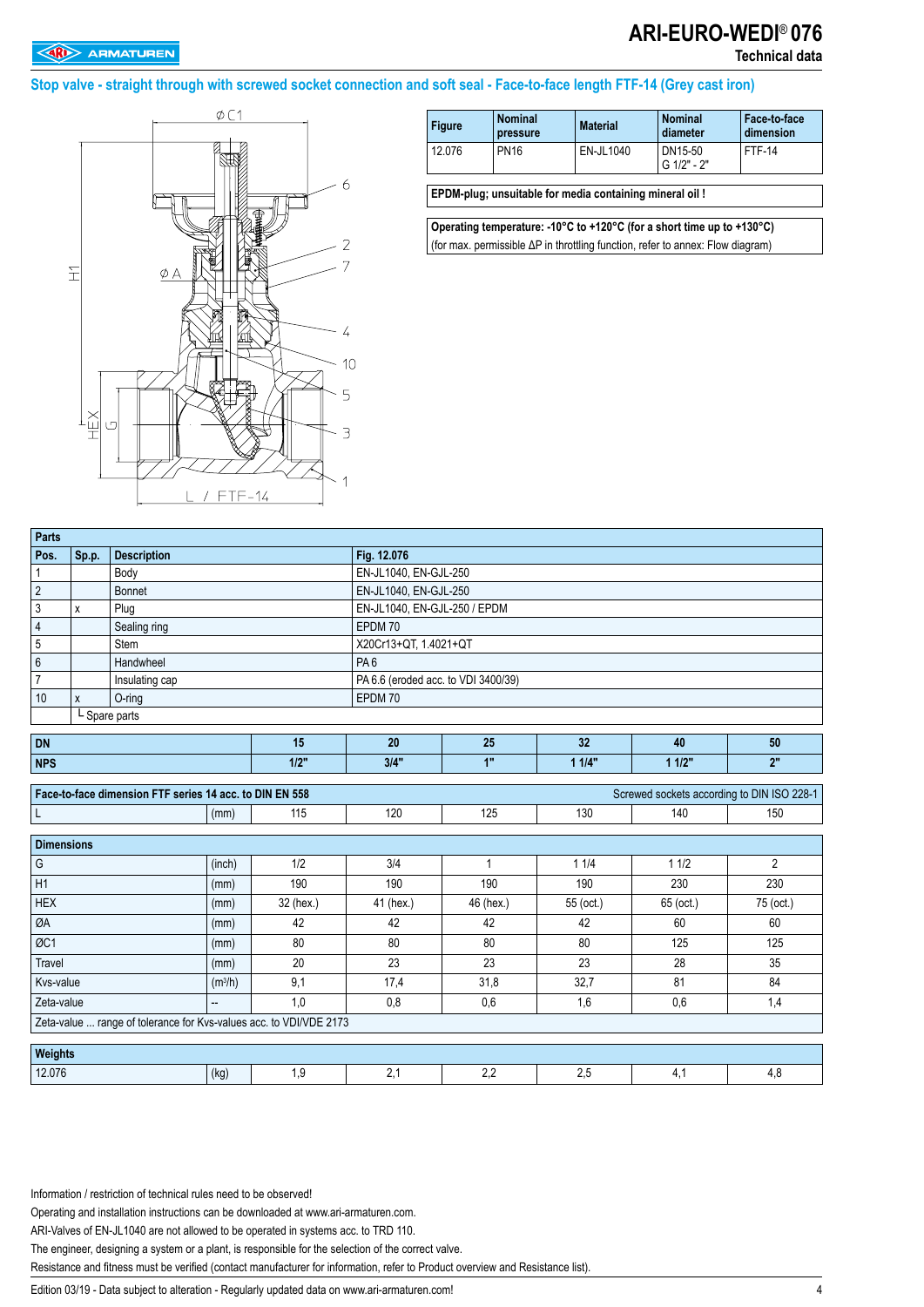**Technical data**

**Stop valve - straight through with screwed socket connection and soft seal - as hood valve - Face-to-face length FTF-14 (Grey cast iron)**



| <b>Figure</b> | <b>Nominal</b><br>pressure | <b>Material</b> | <b>Nominal</b><br>diameter | Face-to-face<br>dimension |
|---------------|----------------------------|-----------------|----------------------------|---------------------------|
| 12.078        | <b>PN16</b>                | EN-JL1040       | DN15-50<br>G 1/2" - 2"     | <b>FTF-14</b>             |
|               |                            |                 |                            |                           |

**EURO-WEDI-hood valve for protection of unauthorized closure according to DIN EN 12828.**

**EPDM-plug; unsuitable for media containing mineral oil !** 

**Operating temperature: -10°C to +120°C (for a short time up to +130°C)**  (for max. permissible ΔP in throttling function, refer to annex: Flow diagram)

| Parts          |       |                    |    |                                     |    |    |    |    |  |  |
|----------------|-------|--------------------|----|-------------------------------------|----|----|----|----|--|--|
| Pos.           | Sp.p. | <b>Description</b> |    | Fig. 12.078                         |    |    |    |    |  |  |
|                |       | Body               |    | EN-JL1040, EN-GJL-250               |    |    |    |    |  |  |
| $\overline{2}$ |       | <b>Bonnet</b>      |    | EN-JL1040, EN-GJL-250               |    |    |    |    |  |  |
| 3              | x     | Plug               |    | EN-JL1040, EN-GJL-250 / EPDM        |    |    |    |    |  |  |
| $\overline{4}$ |       | Sealing ring       |    | EPDM 70                             |    |    |    |    |  |  |
| 5              |       | Stem               |    | X20Cr13+QT, 1.4021+QT               |    |    |    |    |  |  |
| $\,6\,$        |       | Handwheel          |    | PA <sub>6</sub>                     |    |    |    |    |  |  |
| $\overline{7}$ |       | Insulating cap     |    | PA 6.6 (eroded acc. to VDI 3400/39) |    |    |    |    |  |  |
| 9              |       | Guard cap          |    | PP                                  |    |    |    |    |  |  |
| 10             | x     | $O$ -ring          |    | EPDM 70                             |    |    |    |    |  |  |
|                |       | L Spare parts      |    |                                     |    |    |    |    |  |  |
| <b>DN</b>      |       |                    | 15 | 20                                  | 25 | 32 | 40 | 50 |  |  |

| <b>NPS</b>                                                                                            |      | 1/2"         | 3/4" | $\overline{AB}$ | 1/4" | 112" | $^{\circ}$ |  |  |  |  |
|-------------------------------------------------------------------------------------------------------|------|--------------|------|-----------------|------|------|------------|--|--|--|--|
| Screwed sockets according to DIN ISO 228-1<br>Face to face dimension FTF series 14 acc. to DIN EN 558 |      |              |      |                 |      |      |            |  |  |  |  |
|                                                                                                       | (mm) | 11F<br>! I J | 120  | 125             | 130  | 140  | 150        |  |  |  |  |

| <b>Dimensions</b>                                                  |                          |           |           |           |           |           |           |
|--------------------------------------------------------------------|--------------------------|-----------|-----------|-----------|-----------|-----------|-----------|
| l G                                                                | (inch)                   | 1/2       | 3/4       |           | 11/4      | 11/2      | 2         |
| H2                                                                 | (mm)                     | 200       | 200       | 200       | 200       | 240       | 240       |
| <b>HEX</b>                                                         | (mm)                     | 32 (hex.) | 41 (hex.) | 46 (hex.) | 55 (oct.) | 65 (oct.) | 75 (oct.) |
| ØA                                                                 | (mm)                     | 42        | 42        | 42        | 42        | 60        | 60        |
| <i>ØC1</i>                                                         | (mm)                     | 80        | 80        | 80        | 80        | 125       | 125       |
| $\sigma$                                                           | (mm)                     | 91        | 91        | 91        | 91        | 135       | 135       |
| Travel                                                             | (mm)                     | 20        | 23        | 23        | 23        | 28        | 35        |
| Kvs-value                                                          | (m <sup>3</sup> /h)      | 9,1       | 17,4      | 31,8      | 32,7      | 81        | 84        |
| Zeta-value                                                         | $\overline{\phantom{a}}$ | 1,0       | 0,8       | 0,6       | 1,6       | 0,6       | 1,4       |
| Zeta-value  range of tolerance for Kvs-values acc. to VDI/VDE 2173 |                          |           |           |           |           |           |           |

| <b>Weights</b> |               |   |     |          |            |     |
|----------------|---------------|---|-----|----------|------------|-----|
| 12.078         | $\mu$<br>(ny) | . | . . | n.,<br>. | <b>L.V</b> | 4.C |

Information / restriction of technical rules need to be observed!

Operating and installation instructions can be downloaded at www.ari-armaturen.com.

ARI-Valves of EN-JL1040 are not allowed to be operated in systems acc. to TRD 110.

The engineer, designing a system or a plant, is responsible for the selection of the correct valve.

Resistance and fitness must be verified (contact manufacturer for information, refer to Product overview and Resistance list).

Edition 03/19 - Data subject to alteration - Regularly updated data on www.ari-armaturen.com! 5